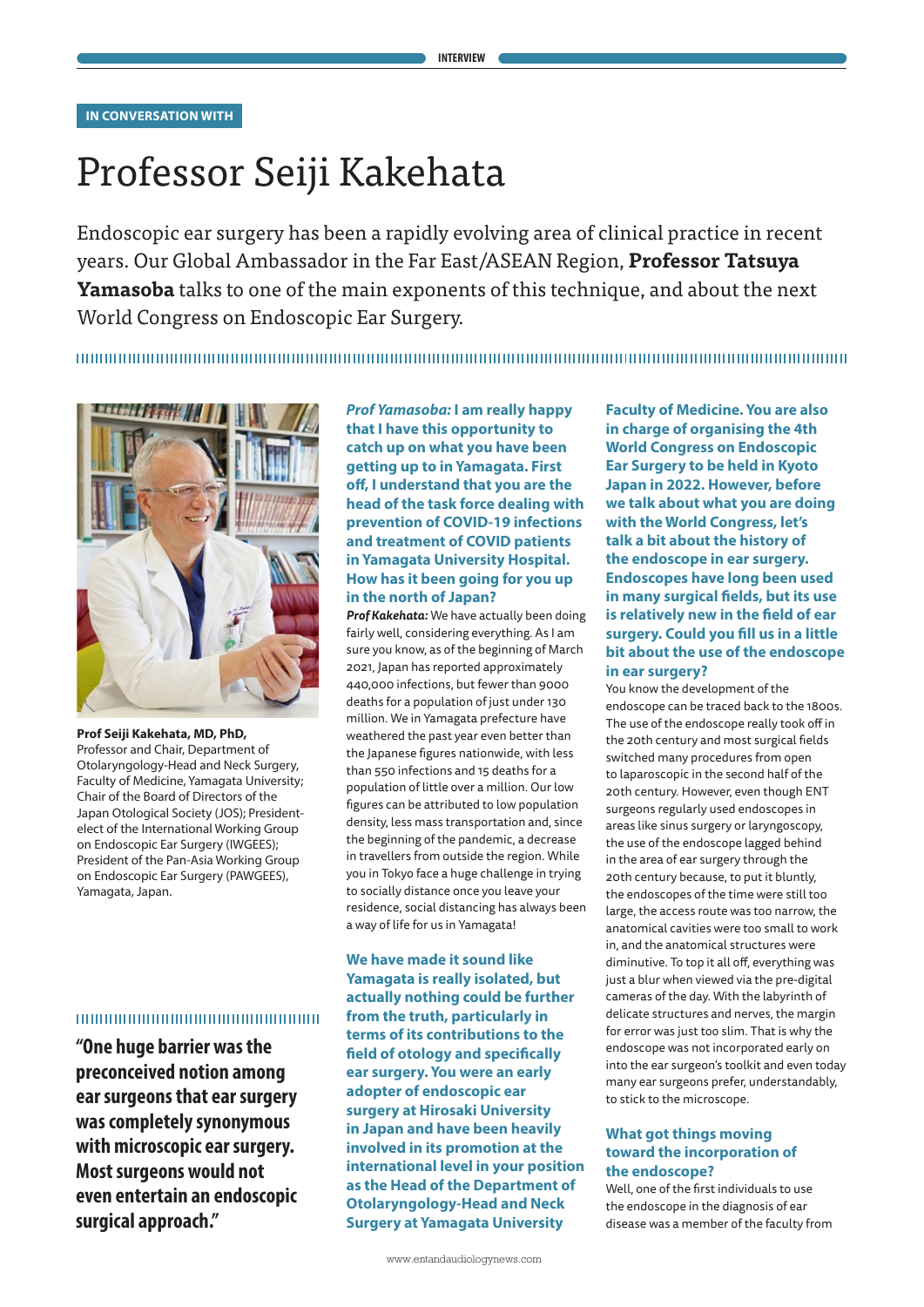

Endoscopic surgical views obtainable via TEES with a full HD camera. (Photos provided by Seiji Kakehata).

your own University of Tokyo, Prof Yasuya Nomura in the 1980s. He published several papers on the use of a needle otoscope for photographing and diagnosing middle ear disease. Though his work marked a major milestone, a big takeaway from his papers was that considerable patience and persistence were required in taking and processing analog photos and the fuzziness of the resulting photos.

Dr Nomura actually gave a keynote lecture on his pioneering work at the 2019 Japan Otological Society meeting held in Yamagata. He described how thrilled he was to be able to finally get a direct peek in to previously hidden areas of the middle ear via the needle otoscope. We all should be both in awe of and indebted to his trailblazing work. The real breakthrough was actually the result of a confluence of things, but primarily the emergence of digital technology, particularly in the form of standard definition images, combined with the ability to store large amounts of data and the refinement of endoscopes and their illumination.

## **I am glad to hear that one of my predecessors at my university got the ball rolling. Who actually started using the endoscope in surgery?**

Dr Jean-Marc Thomassin started using what he called a rigid teleotoscope in standard

microscopic procedures to document the location of cholesteatomas in 1985. He then further reported on endoscopic-guided surgery in 1993 which was incorporated into second-look procedures to check for and even remove residual cholesteatomas. Then Dr Muaaz Tarabichi took it up a notch and performed ear surgery with just an endoscope. He really is considered the father of what is now known as transcanal endoscopic ear surgery or TEES. His first paper was published in 1997 in which he reported on 36 patients who successfully underwent middle ear procedures.

## **However, TEES did not really take off immediately in the late 1990s into the early 2000s. What accounts for the delay?**

You are right in noting that TEES was not immediately embraced. One huge barrier was the preconceived notion among ear surgeons that ear surgery was completely synonymous with microscopic ear surgery. Most surgeons would not even entertain an endoscopic surgical approach. However, setting aside that attitude and other 'non-technical' issues such as the need to perform surgery with one hand and the change in posture to a heads-up approach, the limitations of standard definition images, one-chip CCD video cameras and the 2D images were major factors in the slow adoption of EES. However, everything



Board Members for the Third World Congress on Endoscopic Ear Surgery in Boston 2019 (Photo provided by Seiji Kakehata).

changed with the emergence of high definition or HD images and three-chip CCD cameras. Suddenly images were much, much clearer and crisper which greatly compensated for any drawbacks associated with a 2D image.

# **I understand that you were involved in the establishment of an international working group on endoscopic ear surgery. Could you tell us a little bit about that?**

The International Working Group on Endoscopic Ear Surgery or IWGEES was founded in 2008 by a group of nine surgeons chaired by Dr Stephane Ayache of France and including myself. By 2015 we had progressed to the point where we were able to hold our 1st World Congress on Endoscopic Ear Surgery in Dubai, which was organised by Dr Tarabichi. This Congress attracted close to 200 attendees and provided an opportunity for likeminded surgeons to gather and exchange information and ideas on the newly emerging topic of endoscopic ear surgery. We have since held the 2nd World Congress in Bologna Italy in April of 2017 which was organised by Dr Livio Presutti and Dr Daniele Marchioni. Attendance at this Congress more than doubled to around 500 which I think underscores how interest in EES had grown. The 3rd Congress was held in Boston in June of 2019 and organised by Dr Daniel Lee and his group at Harvard and once again we had about 500 attendees. So I think that I can say that interest in endoscopic ear surgery has grown and will continue to grow into the future.

## **So if you are going at two-year intervals, the next Congress should be being held right about now in the spring or summer of 2021!**

Well, you would be right except for the small matter of COVID-19! The 4th World Congress was scheduled originally for April 2021 in Kyoto with a satellite meeting afterwards in Yamagata. Japan was selected as the